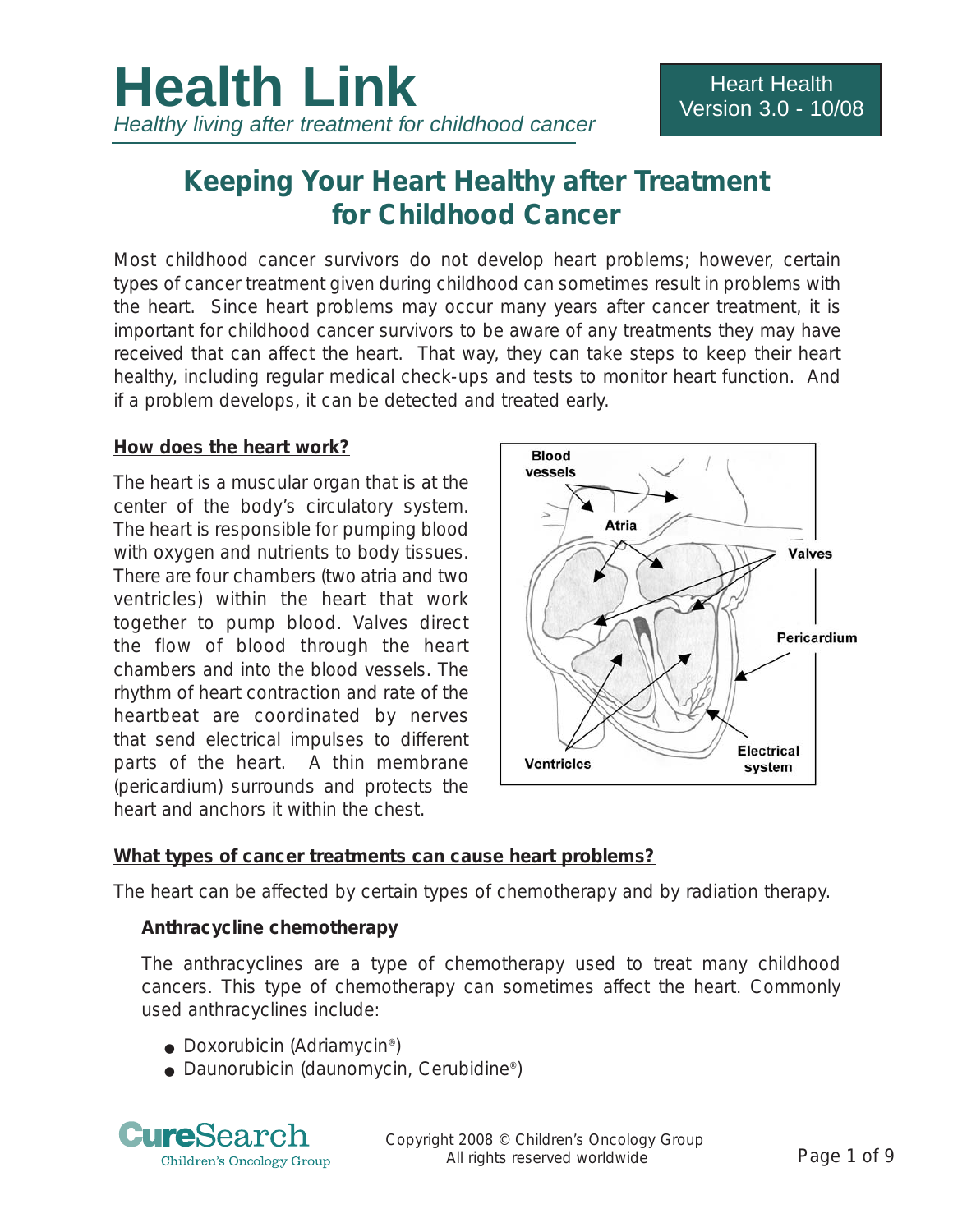- $\bullet$  Idarubicin (Idamycin<sup>®</sup>)
- Mitoxantrone (Novantrone®)
- Epirubicin

### **Radiation therapy**

Heart problems may also result from radiation therapy to the heart or surrounding tissues. This includes radiation to the following areas:

- Chest or thorax (including mantle, mediastinal, and axillary treatment fields)
- Spine (chest or "thoracic" portion)
- Abdomen
- Total body irradiation (TBI)

# **What heart problems can occur after treatment for childhood cancer?**

There are several types of heart problems that may result from cancer treatments:

- The muscle cells of the heart may be damaged so that the heart doesn't contract and relax normally (**left ventricular dysfunction, cardiomyopathy**).
- The electrical pathways that conduct impulses to control heart rhythm may be scarred or damaged, resulting in abnormally fast, slow, or irregular heart beats (**arrhythmias**).
- The valves and blood vessels of the heart may be damaged, resulting in stiff or leaky valves (**valvular stenosis or insufficiency**).
- The protective covering of the heart may become inflamed (pericarditis) or scarred (**pericardial fibrosis**).
- The blood vessels of the heart may become scarred or blocked (**coronary artery disease**), preventing delivery of oxygen and nutrients to the heart and other tissues.

In severe cases, these problems may result in the death of heart tissue (heart attack or myocardial infarction), a dangerous heart rhythm (arrhythmia), or an inability of the heart to pump blood properly (congestive heart failure).

## **Which types of cancer treatment are associated with which heart problems?**

■ **Anthracyclines** may cause problems with heart muscle function (left ventricular dysfunction, cardiomyopathy) and abnormal heart rhythms (arrhythmias).

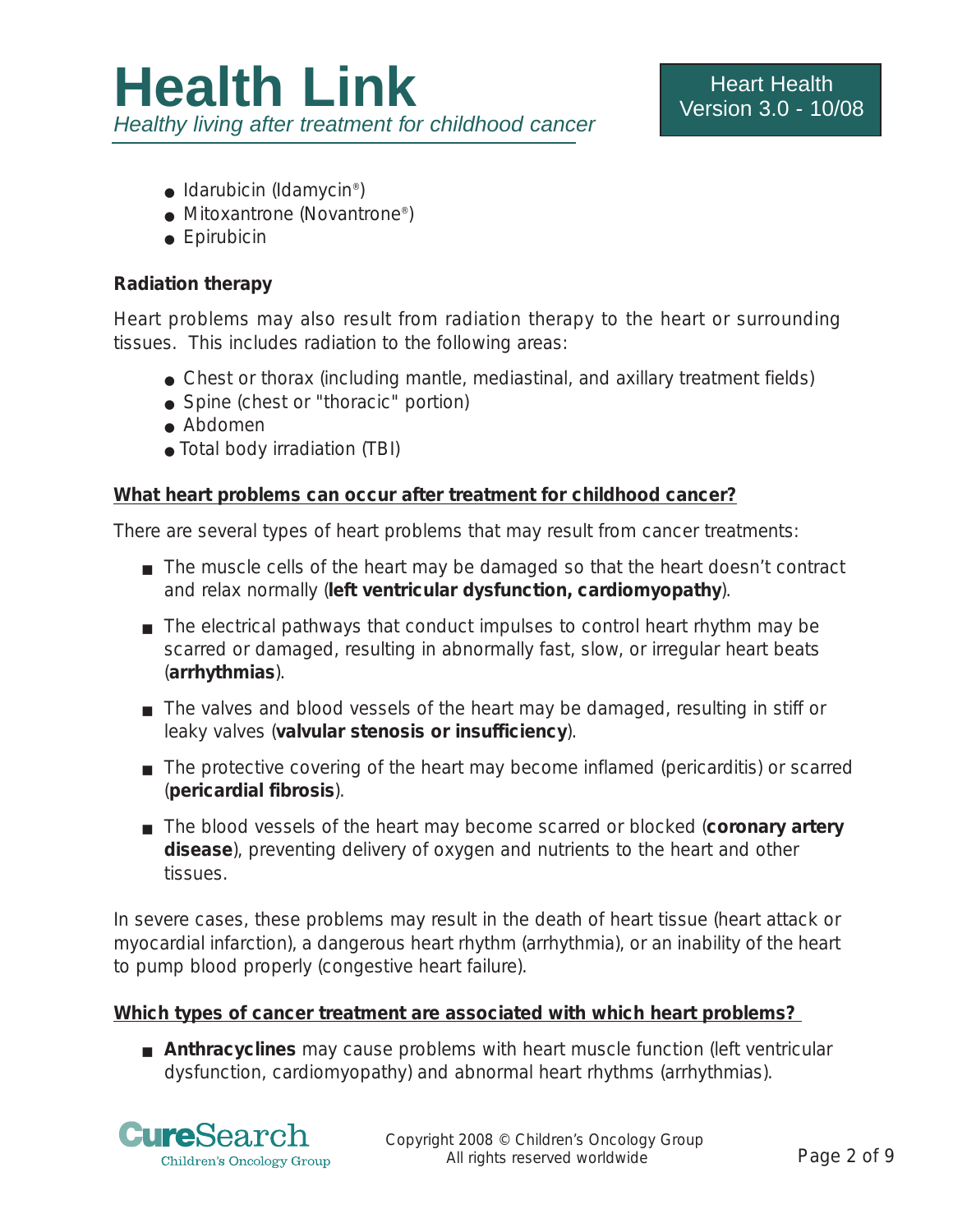■ Radiation therapy may result in scarring and stiffening of heart tissues, causing abnormal heart rhythm (arrhythmias) and problems with the heart muscle (cardiomyopathy), heart valves (valvular stenosis or insufficiency), blood vessels (coronary artery disease), and membrane surrounding the heart (pericarditis or pericardial fibrosis).

#### **Are there other risk factors for heart problems?**

Some other medical conditions may also increase the risk of heart problems from chemotherapy or radiation therapy. These include obesity, high blood pressure, high cholesterol or triglyceride levels in the blood, and diabetes. You may have a higher risk of having heart problems if these conditions run in your family. Heart disease is also more common in women who have gone through menopause, so female survivors who go through an early menopause may be at higher risk. Many health behaviors can add to the risk of heart disease including smoking, having an inactive (sedentary) lifestyle, and eating a diet high in fat.

#### **Who is at risk for developing heart problems?**

The risk of developing a heart problem after childhood cancer treatment is related to several factors:

- The age of the patient at the time of cancer therapy
- The total dose of anthracycline chemotherapy
- The total dose of chest radiation
- The amount of the heart tissue included in the radiation treatment field
- Treatment with other medications that affect heart function
- The presence of other conditions that affect heart function

*Most childhood cancer survivors who were treated with anthracyclines or chest radiation have no heart damage at all*. Some survivors have very mild changes in heart size or function that have not gotten worse over time. Only a small number of survivors have developed severe heart problems leading to heart failure or dangerous heart rhythms. Overall, the risk of developing heart problems after childhood cancer therapy is highest in survivors treated with higher doses of anthracyclines or chest radiation, especially those who received both treatments at a young age.

Since we do not understand why some survivors develop heart problems after treatment for childhood cancer and others do not (even when they have gotten the same treatment), it is important for each childhood cancer survivor treated with anthracyclines or chest radiation to continue to have regular medical check-ups so that if a problem with the heart develops, it can be detected and treated early.

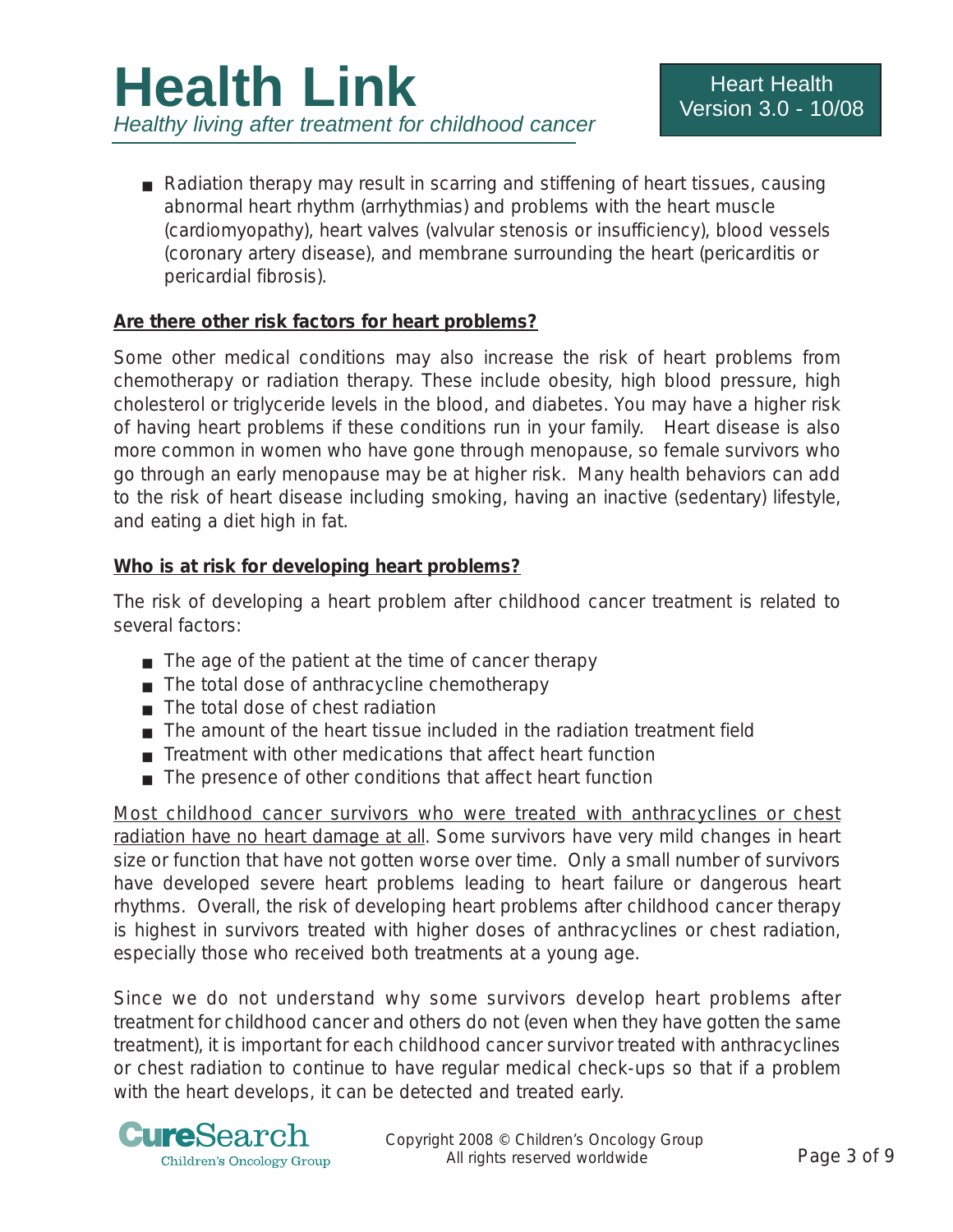#### **What are the symptoms of heart problems?**

- No symptoms may be noted with mild to moderate heart problems. Identification of problem may only be noted by cardiac studies such as ECHO, EKG, or MUGA.
- Shortness of breath
- Dizziness
- Lightheadedness, fainting or near-fainting
- Severe fatique preventing exercise or normal play
- Chest pain that feels like a heavy pressure or fullness and travels to the arm, chin or face
- Sweating, nausea, or shortness of breath with chest pain
- Sharp piercing pain in the center or the left side of the chest (often worsens with taking a deep breath)
- Very swollen feet or ankles (so swollen that if a finger is pressed firmly on the area for a few seconds it leaves an indentation)
- Cough and wheezing that doesn't go away
- Periods of heart racing or throbbing
- Periods of irregular heartbeat (feeling of the heart skipping beats)

#### **How does exercise affect the heart?**

Aerobic exercise (brisk walking, running) is generally safe and actually healthy for the heart. However, some types of exercise are particularly stressful to the heart. These include intensive isometric activities, such as **heavy weight lifting and wrestling**. When a person is squatting to lift a very heavy weight, the heart must work harder because blood pressure increases as a person strains. Using lower amounts of weights to perform limited high repetition weight lifting (lifting a lighter weight repeatedly) is less stressful to the heart and is more likely to be safe. The number of repetitions should be limited to that which can be done with ease.

Survivors treated with anthracyclines or chest radiation therapy should check with their healthcare provider before beginning any exercise program. Intensive isometric exercises should generally be avoided. Those who choose to engage in strenuous or varsity team sports should discuss appropriate guidelines and a plan for ongoing monitoring with their cardiologist.

#### **What other conditions or activities can make heart problems worsen?**

A heart affected by anthracyclines and chest radiation may not be able to handle the stress of certain conditions that dramatically increase the heart rate, blood pressure, or

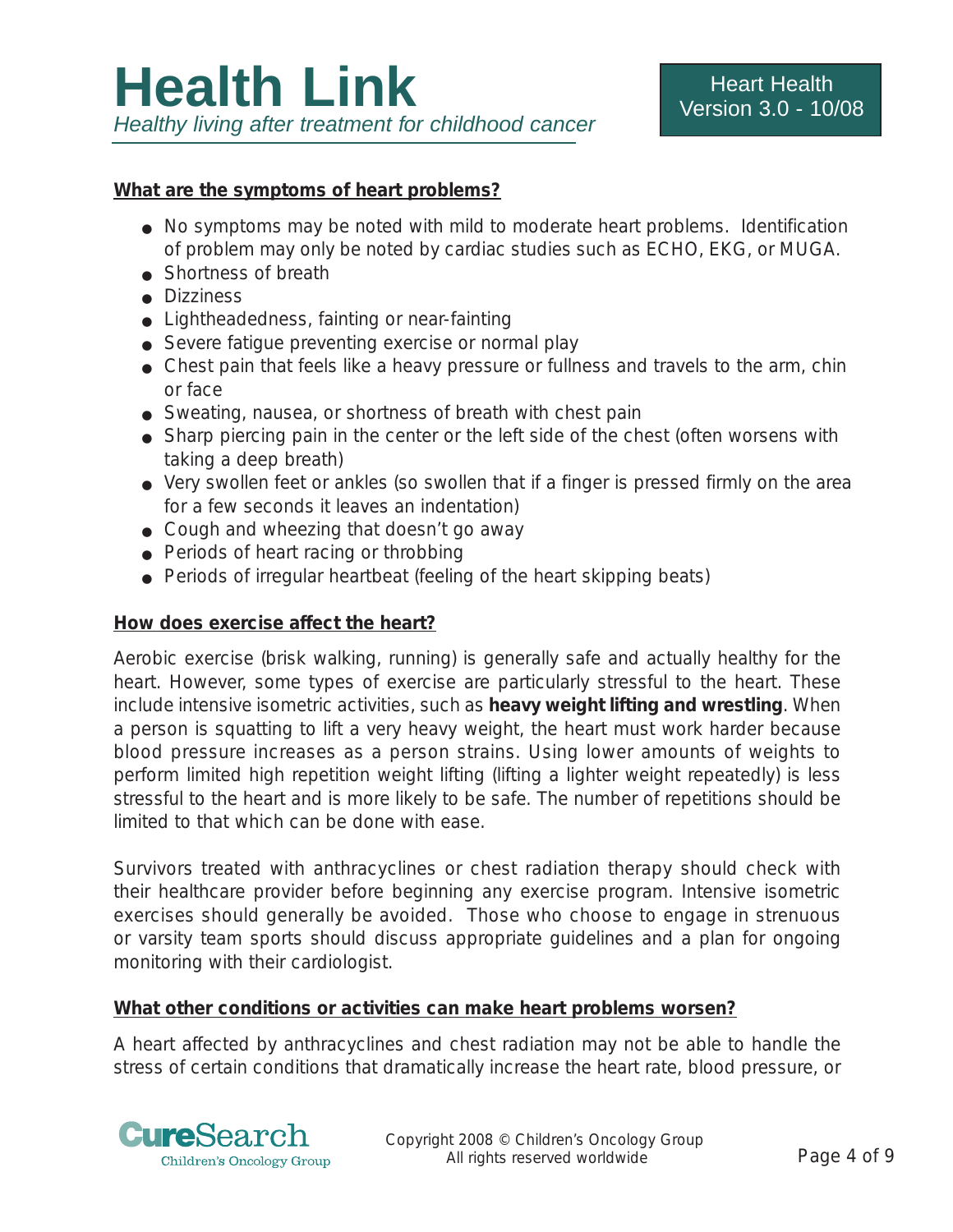blood volume in the circulatory system. These changes may occur during **pregnancy** or during illnesses with **high fevers**. If your cancer treatment included medicines that can affect heart function, be sure that your healthcare provider is aware, so that steps can be taken to reduce the stress on your heart.

Some drugs can increase stress on the heart, including **cocaine, diet pills, ephedra, mahuang, and performance enhancing drugs**. These types of drugs have been associated with worsening of heart function and even death in childhood cancer survivors who received anthracycline chemotherapy.

#### **Are there any other special precautions?**

Survivors with abnormalities of heart valves (leaky or scarred valves) or those with currently active chronic graft-versus-host disease (cGVHD) following hemotopoietic transplant (HCT) may need to take an antibiotic prior to dental work or other invasive medical procedures (such as those involving the respiratory, gastrointestinal, or urinary tracts) to prevent a serious infection of the heart (endocarditis) that can result from bacteria entering the blood stream during such procedures. If you have been told that you have an abnormal heart valve or if you have active cGVHD, ask your doctor, heart specialist, and/or dentist if you should take antibiotics to prevent endocartitis before dental or other medical procedures.

#### **What monitoring is required for potential heart problems?**

Anyone treated with anthracycline chemotherapy or chest radiation for childhood cancer should have a yearly check-up with special attention to any symptoms relating to the heart. In addition, an electrocardiogram (ECG, EKG) should be done at the time the survivor enters long-term follow-up (usually about 2 years from completion of therapy). An echocardiogram or MUGA scan is also recommended at the first long-term follow-up visit, then according to the following schedule (or as recommended by your healthcare provider):

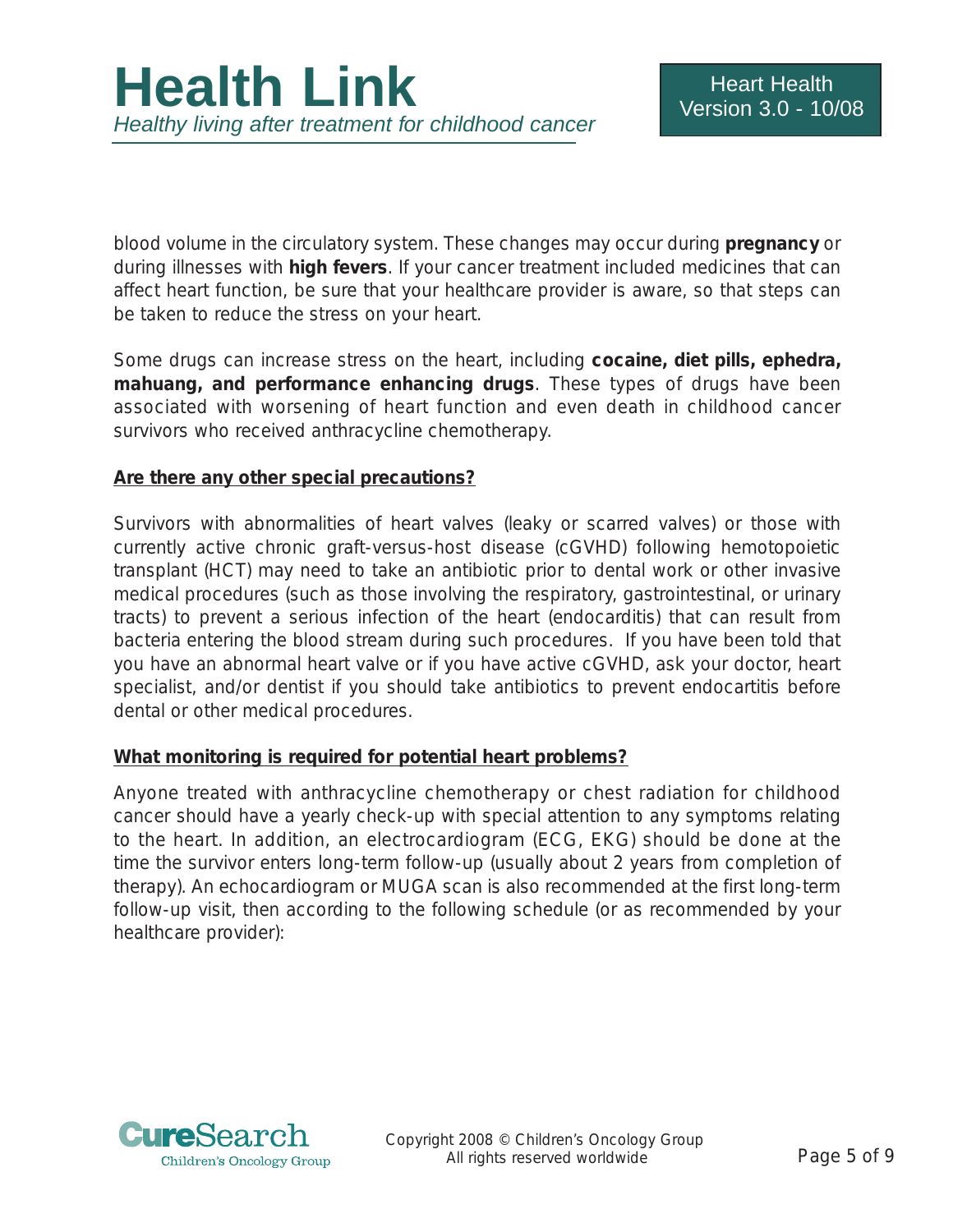| Age at treatment*  | <b>Chest radiation</b> | <b>Total</b><br>anthracycline<br>dose** | <b>Recommended</b><br>frequency of<br><b>ECHO or MUGA***</b> |
|--------------------|------------------------|-----------------------------------------|--------------------------------------------------------------|
| < 1 year           | Yes                    | Any                                     | Every year                                                   |
|                    | <b>No</b>              | $< 200$ mg/m <sup>2</sup>               | Every 2 years                                                |
|                    |                        | $\geq$ 200 mg/m <sup>2</sup>            | Every year                                                   |
| 1 to 4 years old   | Yes                    | Any                                     | Every year                                                   |
|                    |                        | $< 100$ mg/m <sup>2</sup>               | Every 5 years                                                |
|                    | <b>No</b>              | ≥100 to < 300 mg/m <sup>2</sup>         | Every 2 years                                                |
|                    |                        | $\geq$ 300 mg/m <sup>2</sup>            | Every year                                                   |
| $\geq$ 5 years old | Yes                    | $<$ 300 mg/m <sup>2</sup>               | Every 2 years                                                |
|                    |                        | $\geq$ 300 mg/m <sup>2</sup>            | Every year                                                   |
|                    | <b>No</b>              | $< 200$ mg/m <sup>2</sup>               | Every 5 years                                                |
|                    |                        | ≥ 200 to < 300 mg/m <sup>2</sup>        | Every 2 years                                                |
|                    |                        | $\geq$ 300 mg/m <sup>2</sup>            | Every year                                                   |

#### **Schedule for Echocardiogram or MUGA Scans**

\* age at first treatment with anthracycline or chest radiation (whichever was given first)

\*\* based on total doses of doxorubicin/daunorubicin or the equivalent doses of other anthracyclines \*\*\*MUGA scans may be used for patients who received anthracycline chemotherapy without radiation; Echocardiograms are the preferred test for those who received radiation involving the heart, since the test provides more detailed information regarding structural issues, including valve structures.

Survivors who received radiation **at a dose of 40 Gy (4000 cGy) or higher** to the heart or surrounding tissues or **radiation at a dose of 30 Gy (3000 cGy) or higher plus anthracycline chemotherapy** may be advised to undergo **evaluation by a cardiologist for stress testing** 5 to 10 years following radiation, with repeat testing as recommended by the cardiologist.

Survivors who received radiation to the heart or surrounding tissues should also have a **blood test to check for other cardiac risk factors** (lipid profile and fasting glucose) every 2 years.

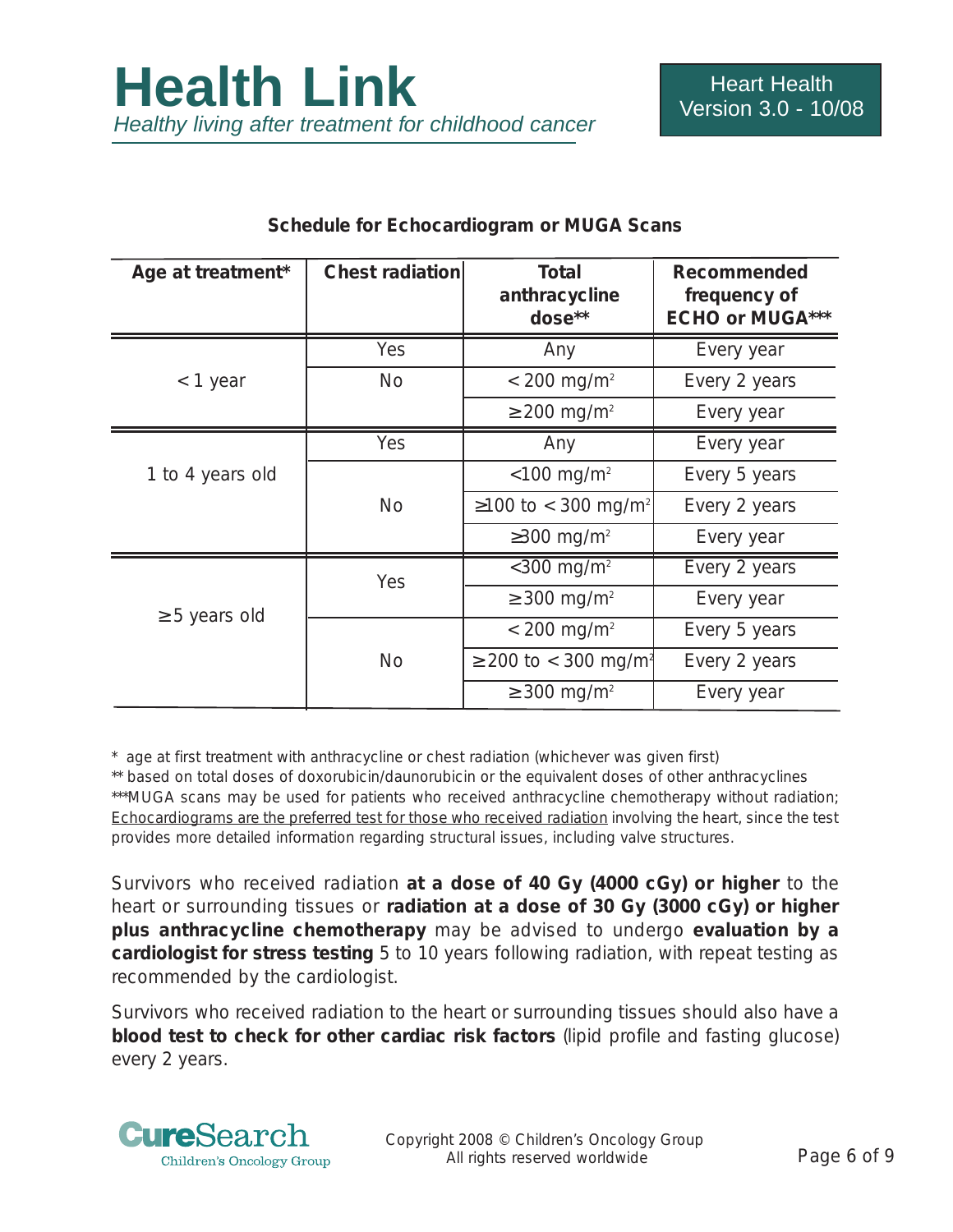**Additional evaluation by a cardiologist is recommended for female survivors who are pregnant or planning pregnancy** and received any of the following therapy:

- Anthracycline chemotherapy at a dose of 300 mg/m<sup>2</sup> or more
- Radiation at a dose of 30 Gy (3000 cGy) or higher to the heart or surrounding tissues
- Radiation to the heart (at any dose) in combination with anthracycline chemotherapy or high doses of cyclophosphamide (Cytoxan®)

Heart monitoring may be necessary due to the extra strain on the heart during the later stages of pregnancy and during labor and delivery. Suggested monitoring includes an echocardiogram before and periodically during pregnancy, especially during the third trimester, and cardiac monitoring during labor and delivery.

#### **How are the heart tests done?**

**An electrocardiogram** (ECG, EKG) is a test used to evaluate heart rate and rhythm. Electrodes (small sticky patches) are placed on the chest, arms, and legs. Wires are attached to the electrodes and the electrical impulses of the heart are then recorded.

An **echocardiogram** (heart ultrasound) is used to test the muscle function of the heart and how well the heart pumps. The person lies on a table and has conductive jelly applied to the chest. Then a transducer (device that emits the ultrasound waves) is placed on the chest to obtain different views of the heart. Slight pressure is applied on the transducer and can sometimes cause discomfort. The test results are displayed on videotape and photographed for the doctor to study later. Many measurements are done during this test to help find out if the heart muscle is pumping blood well. The ultrasound test also looks at the valves of the heart to see that they open and close normally. Electrodes are usually placed on the chest to monitor the heart's electrical impulses during the test.

A **MUGA** (multiple-gated acquisition) scan is another way of testing the motion of the heart and how well it pumps blood to the body. During this test, a small amount of radioactive isotope is injected into a vein. The person then lies on a table and a special camera moves above the table to obtain pictures of the heart in motion. Electrodes are also placed on the chest to monitor the heart's electrical impulses during the test.

A **cardiac stress test** measures heart function during periods when the heart is working hard. During this test, the heart and blood pressure are usually monitored while the person walks on a treadmill.

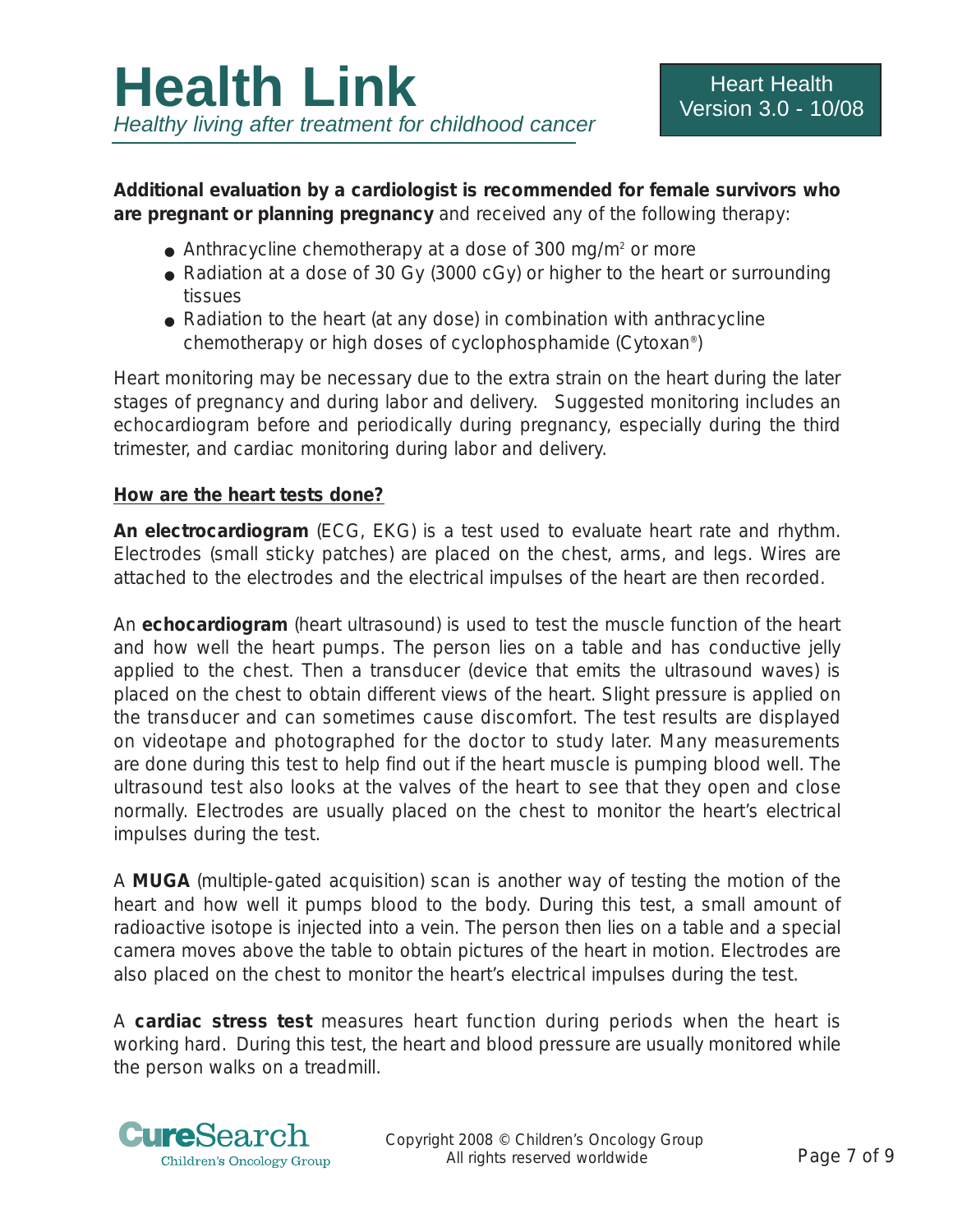#### **What happens if a problem with the heart is detected?**

Your healthcare provider will advise you about the follow-up care you need. Sometimes, a referral to a cardiologist (heart specialist) is needed for additional evaluation and/or treatment with medications.

#### **What can be done to prevent heart problems?**

With increasing age, the risk of certain types of heart disease (such as heart attacks and hardening of the arteries) also increases. Factors that may increase the risk of heart problems include smoking, being overweight, eating a high fat diet, and not exercising. Medical conditions that increase the risk include diabetes, high blood pressure, and high blood cholesterol. You can reduce your risk of heart problems by:

- Not smoking (or quitting if you currently smoke).
- Staying at a healthy body weight.
- Limiting the fat in your diet to no more than 30% of calories.
- Exercising regularly for at least 30 minutes on most days of the week.

If you have diabetes, high blood pressure, or high blood cholesterol, keep these under good control with diet or medication as recommended by your healthcare provider. Be sure to promptly report any symptoms of heart problems to your healthcare provider.

*Written by Debra L. Friedman MD, ACCESS Cancer Survivorship Program, Children's Hospital and Regional Medical Center, Seattle Washington, Melissa M. Hudson MD, After Completion of Therapy (ACT) Clinic, St. Jude Children's Research Hospital, Memphis, TN, and Wendy Landier RN, MSN, CPNP, CPON®, Survivorship Clinic, City of Hope National Medical Center, Duarte, CA* 

*Reviewed by Roberta G. Williams MD, Julie Blatt MD, Sarah Bottomley MN, RN, CPNP, CPON®, and Joan Darling PhD.*

*Illustrated by Devika Bhatia.*